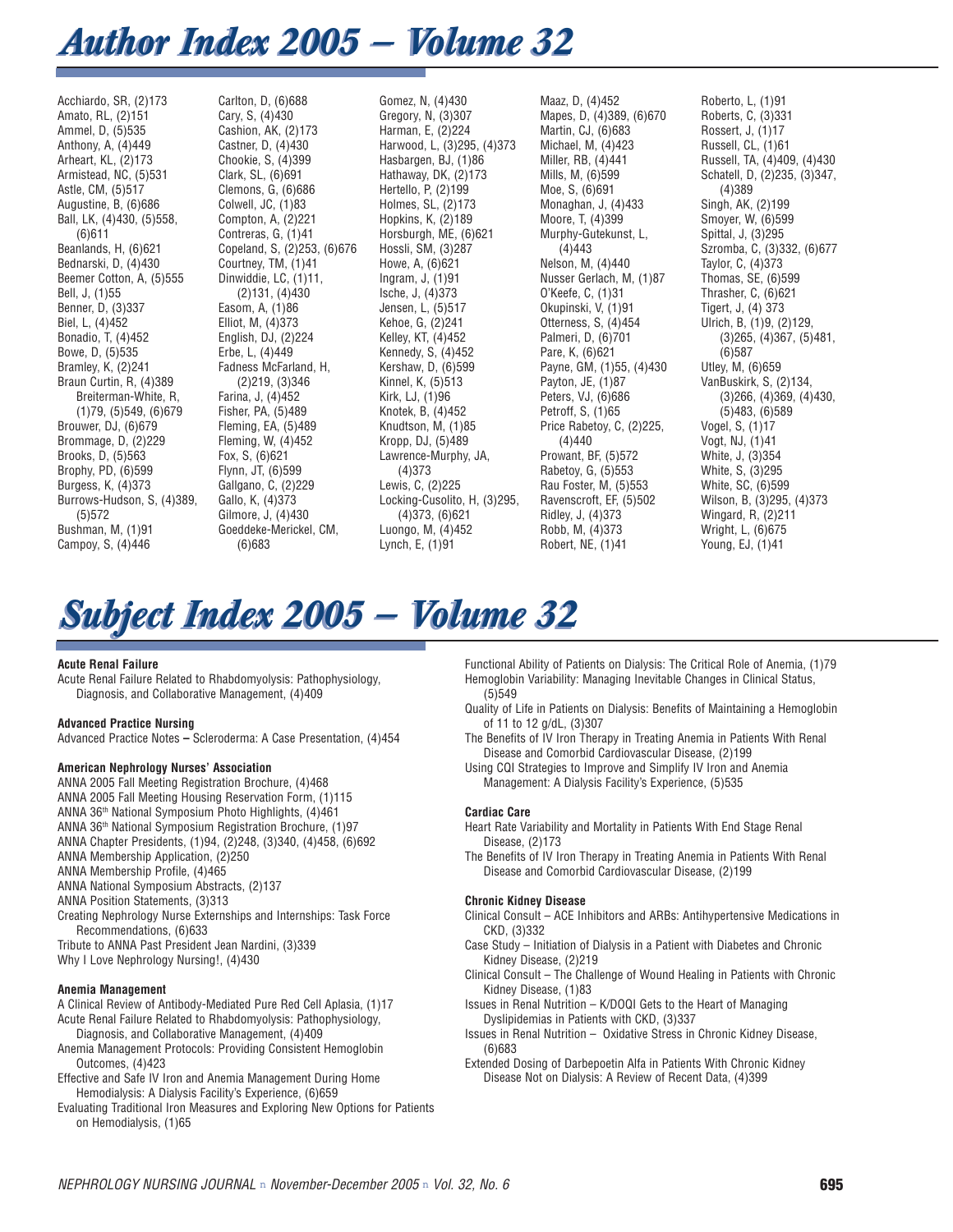#### **Continuing Education**

A Clinical Review of Antibody-Mediated Pure Red Cell Aplasia, (1)17 Acute Renal Failure Related to Rhabdomyolysis: Pathophysiology, Diagnosis, and Collaborative Management, (4)409 Clinical Management of Intradialytic Hypotension: Survey Results, (3)287 Developing Clinical Protocols for Clinical Practice, (6)599 Diabetes and Kidney Failure: How Individuals with Diabetes Experience Kidney Failure, (5)502 Evaluating Traditional Iron Measures and Exploring New Options for Patients on Hemodialysis, (1)65 Impact on Living Kidney Donors: Quality of Life, Self-Image and Family Dynamics, (5)489 Improving Arteriovenous Fistula Cannulation Skills, (6)611 Patient Education and the Nursing Process: Meeting the Patient's Needs, (2)211 Preparing for Hemodialysis: Patient Stressors and Responses, (3)295 The Benefits of IV Iron Therapy in Treating Anemia in Patients With Renal Disease and Comorbid Cardiovascular Disease, (2)199 Using CQI Strategies to Improve and Simplify IV Iron and Anemia Management: A Dialysis Facility's Experience, (5)535 Water Treatment for Hemodialysis - Updated to Include the Latest AAMI Standards for Dialysate (RD52: 2004), (2)151 **Departments**

Advanced Practice Notes Scleroderma: A Case Presentation, (4)454

Book and Media Reviews

Becoming Influential - A Guide for Nurses, (1)87 Critical Care Nephrology, (3)346 Handbook of Kidney Transplantation, (4)449 Just the Facts: Fluid and Electrolytes, (2)241 Medical Care of the Soul: A Practical Guide to End-of-Life Issues for Families, Patients, and Healthcare Providers, (5)563 Medical Management of Kidney Transplantation, (4)449 Nursing Spectrum Drug Handbook 2005, (2)241 The Washington Manual™ Nephrology Subspecialty Consult, (1)87

#### Calendar of Events

(1)116, (2)242, (3)352, (4)457, (5)569, (6)698

# Case Study

An Unusual Case of Diarrhea, (4)433

Initiation of Dialysis in a Patient with Diabetes and Chronic Kidney Disease, (2)219

Saving a Brachiocephalic Fistula Using Lipectomy, (3)331

Training a Patient with Visual Impairment on Continuous Ambulatory Peritoneal Dialysis, (6)675

# Clinical Consult

ACE Inhibitors and ARBs: Antihypertensive Medications in CKD, (3)332 Dealing with Patient Preferences for Specific Staff Members for Cannulation, (5)558

Disaster Preparedness for Dialysis Facilities, (6)676

National Vascular Access Improvement Initiative: "Fistula First," (2)221 The Challenge of Wound Healing in Patients with Chronic Kidney Disease, (1)83

# Controversies in Nephrology Nursing

Examining the Issue of Effective Needle Placements, (2)224

Morbidity and Mortality Data Associated with ESRD and Dialysis: Should Patients be Informed?, (4)440

Non-Compete Clauses: Are They an Appropriate Business Strategy?, (5)553 Should Tunneled Hemodialysis Catheters Be Permanent?, (6)678 Which Credentials Should Nursing Adopt as Standard?, (1)85

# Fistula First: Vascular Access Update

"Fistula First" as a CMS Breakthrough Initiative: Improving Vascular Access Through Collaboration, (6)686

From the Editor Comparing Nephrology Nurses' Work Environment to RNs Nationwide, (5)481 Eliminating Biased Language: A Goal for Everyone, (1)9 ?Habla Espanol?, (3)265 Evidence-Based Practice, (6)587 The Power of Partnering, (2)129 Recognizing and Celebrating Nephrology Nursing, (4)367

Home Dialysis Central Home Dialysis, Home Dialysis Central, and What YOU Can Do Today, (2)235 Home vs. In-Center Dialysis: Reassessing the Burdens, (3)347

#### Issues in Renal Nutrition

Carnitine Therapy... Let the Patients Benefit!, (1)91 Feeding the Patient on Dialysis with Wounds to Heal, (5)555 Hidden Phosphorus in Popular Beverages, (4)443 K/DOQI Gets to the Heart of Managing Dyslipidemias in Patients with CKD, (3)337 Oxidative Stress in Chronic Kidney Disease, (6)683 The Role of Cinacalcet in Treating Secondary Hyperparathyroidism, (2)229

PD News and Views The Peritoneal Equilibration Test, (4)452

#### Positions Available (1)117, (2)247, (3)353, (4)460, (5)574, (6)700

Practice Issues in Nephrology Nursing

Chronic Kidney Disease (CKD) Special Interest Group (SIG) Networking Session, (4)446

The Vascular Access Coordinator Role: An Interview With Donna Carlton, (6)688

#### President's Message

Extreme Nephrology Nursing, (2)131

Forging New Frontiers Through Partnering, (4)369

- Looking Back on Dad's Last Days, (5)483
- President-Elect's Message: The Value of Evidence-Based Practice in Nephrology Nursing, (2)134

Responding With a United Voice to the Conditions of Coverage!, (3)266 The Publication of the Proposed New Regulations for the ESRD Program: An Historic Event for Nephrology Nursing, (1)11

The American Nurses Association Designates Nephrology Nursing as a Recognized Nursing Specialty!, (6)589

#### Professional Issues

Caring for Patients with ESRD in Medical-Surgical Areas, (2)253 Dialysis Decisions: Should Everyone be Dialyzed?, (1)96 Directed Donation: What Is a Transplant Center To Do?, (6)701 Discussion of Patient Recruitment and the Informed Consent Process in Clinical Drug Trials, (3)354 Nephrology Nursing Standards of Practice and Guidelines for Care: A Comprehensive Document, (5)572 **Diabetes Care** Case Study – Initiation of Dialysis in a Patient with Diabetes and Chronic Kidney Disease, (2)219 Diabetes and Kidney Failure: How Individuals with Diabetes Experience Kidney Failure, (5)502

#### **Educational Supplements**

Anemia Management Protocols: Providing Consistent Hemoglobin Outcomes, (4)423

Effective and Safe IV Iron and Anemia Management During Home Hemodialysis: A Dialysis Facility's Experience, (6)659

Evaluating Traditional Iron Measures and Exploring New Options for Patients on Hemodialysis, (1)65

Functional Ability of Patients on Dialysis: The Critical Role of Anemia, (1)79 Hemoglobin Variability: Managing Inevitable Changes in Clinical Status, (5)549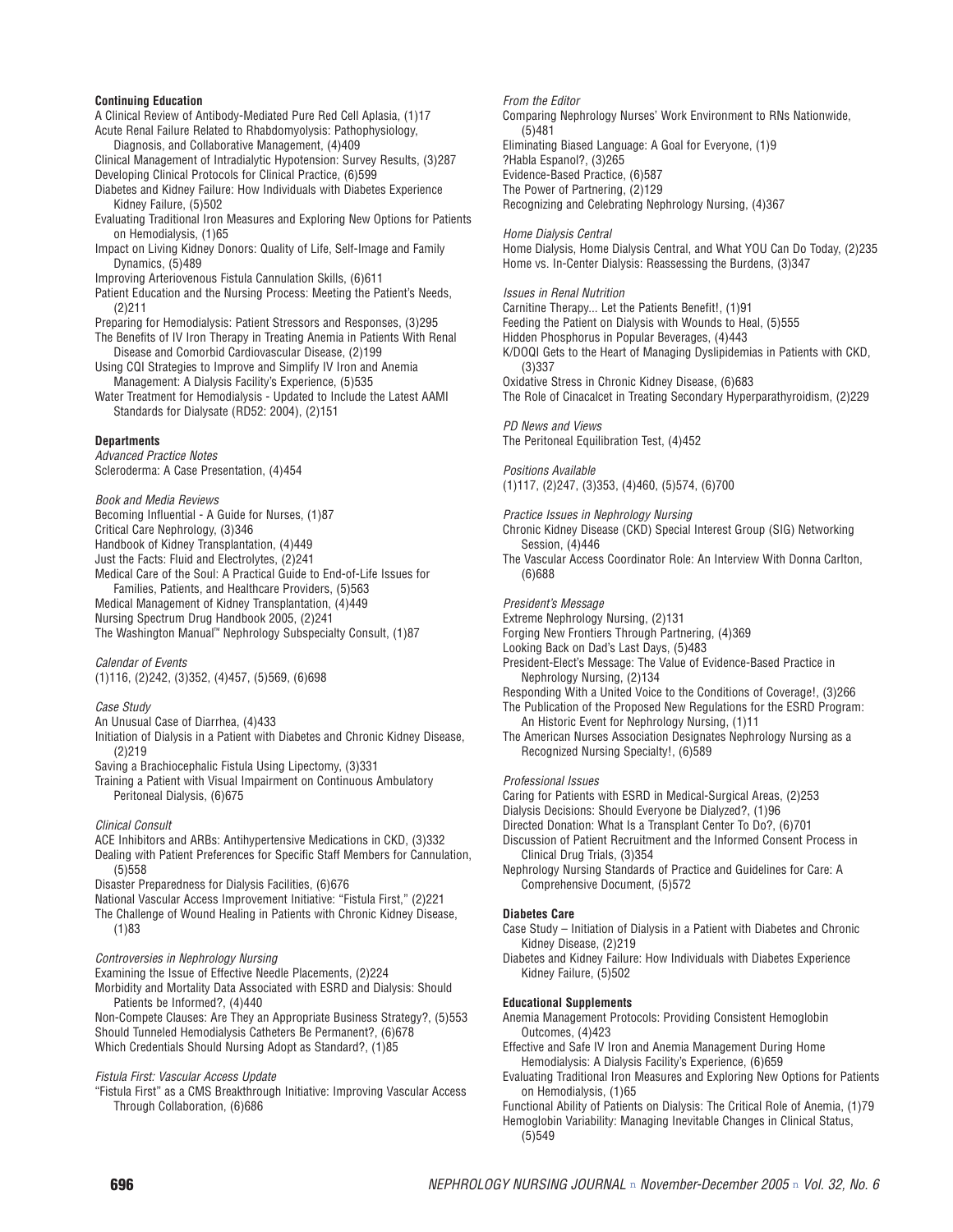- Nurses' Impact on the Choice and Longevity of Vascular Access, (6)670 Patient Education and the Nursing Process: Meeting the Patient's Needs, (2)211
- Quality of Life in Patients on Dialysis: Benefits of Maintaining a Hemoglobin of 11 to 12 g/dL, (3)307
- The Benefits of IV Iron Therapy in Treating Anemia in Patients With Renal Disease and Comorbid Cardiovascular Disease, (2)199
- Using CQI Strategies to Improve and Simplify IV Iron and Anemia Management: A Dialysis Facility's Experience, (5)535

# **End-of-Life Care**

Book and Media Reviews – Medical Care of the Soul: A Practical Guide to End-of-Life Issues for Families, Patients, and Healthcare Providers, (5)563

#### **End Stage Renal Disease**

Facilitating Sleep for Patients With End Stage Renal Disease, (2)189 Self-Management in Patients with End Stage Renal Disease: Exploring Domains and Dimensions, (4)389

#### **Ethical Issues**

- Controversies in Nephrology Nursing Examining the Issue of Effective Needle Placements, (2)224
- Controversies in Nephrology Nursing Morbidity and Mortality Data Associated with ESRD and Dialysis: Should Patients be Informed?, (4)440
- Controversies in Nephrology Nursing Non-Compete Clauses: Are They an Appropriate Business Strategy?, (5)553
- Controversies in Nephrology Nursing Should Tunneled Hemodialysis Catheters Be Permanent?, (6)678
- Controversies in Nephrology Nursing Which Credentials Should Nursing Adopt as Standard?, (1)85
- Professional Issues Caring for Patients with ESRD in Medical-Surgical Areas, (2)253
- Professional Issues Dialysis Decisions: Should Everyone be Dialyzed?, (1)96
- Professional Issues Directed Donation: What Is a Transplant Center To Do?, (6)701
- Professional Issues Discussion of Patient Recruitment and the Informed Consent Process in Clinical Drug Trials, (3)354

#### **Evidence-Based Practice**

From the Editor – Evidence-Based Practice, (6)587

President-Elect's Message: The Value of Evidence-Based Practice in Nephrology Nursing, (2)134

#### **Hemodialysis**

- A Trial of ExSept® for Hemodialysis Central Venous Catheters, (5)517 Controversies in Nephrology Nursing – Should Tunneled Hemodialysis Catheters Be Permanent?, (6)678
- Effective and Safe IV Iron and Anemia Management During Home Hemodialysis: A Dialysis Facility's Experience, (6)659
- Evaluating Traditional Iron Measures and Exploring New Options for Patients on Hemodialysis, (1)65

Incidence and Influencing Factors Associated with Exit Site Infections in Temporary Catheters for Hemodialysis and Apheresis, (1)41

Preparing for Hemodialysis: Patient Stressors and Responses, (3)295 Prevalence of Risk Factors Predisposing to Foot Problems in Patients on

Hemodialysis, (4)373 Should Patients Eat During Hemodialysis Treatments?, (5)513

# **Legislative/Regulatory**

- Issues in Renal Nutrition K/DOQI Gets to the Heart of Managing Dyslipidemias in Patients with CKD, (3)337
- Medicare Survey of the Kidney Transplant Unit: Are You Prepared?, (1)55 President's Message – Responding With a United Voice to the Conditions of Coverage!, (3)266
- President's Message The Publication of the Proposed New Regulations for the ESRD Program: An Historic Event for Nephrology Nursing, (1)11
- State Laws and Regulations Specific to Dialysis: An Overview, (1)31

Water Treatment for Hemodialysis - Updated to Include the Latest AAMI Standards for Dialysate (RD52: 2004), (2)151

#### **Nephrology Nursing (General)**

- Controversies in Nephrology Nursing Which Credentials Should Nursing Adopt as Standard?, (1)85
- Creating Nephrology Nurse Externships and Internships: Task Force Recommendations, (6)633
- From the Editor Comparing Nephrology Nurses' Work Environment to RNs Nationwide, (5)481

From the Editor – Eliminating Biased Language: A Goal for Everyone, (1)9

- From the Editor Evidence-Based Practice, (6)587
- From the Editor The Power of Partnering, (2)129
- Recognizing and Celebrating Nephrology Nursing, (4)367
- President's Message The American Nurses Association Designates Nephrology Nursing as a Recognized Nursing Specialty!, (6)589
- Professional Issues Nephrology Nursing Standards of Practice and Guidelines for Care: A Comprehensive Document, (5)572

#### **Nutrition**

- Issues in Renal Nutrition Carnitine Therapy... Let the Patients Benefit!, (1)91
- Issues in Renal Nutrition Feeding the Patient on Dialysis with Wounds to Heal, (5)555
- Issues in Renal Nutrition Hidden Phosphorus in Popular Beverages, (4)443
- Issues in Renal Nutrition K/DOQI Gets to the Heart of Managing Dyslipidemias in Patients with CKD, (3)337
- Issues in Renal Nutrition Oxidative Stress in Chronic Kidney Disease, (6)683
- Issues in Renal Nutrition The Role of Cinacalcet in Treating Secondary Hyperparathyroidism, (2)229

# **Patient Education**

Caregiving by Family and Friends of Adults Receiving Dialysis, (6)621 Case Study – Training a Patient with Visual Impairment on Continuous Ambulatory Peritoneal Dialysis, (6) 675

Patient Education and the Nursing Process: Meeting the Patient's Needs, (2)211

Resource Guide for Use With Hispanic Nephrology Patients, (3)271

#### **Peritoneal Dialysis**

- Case Study Training a Patient with Visual Impairment on Continuous Ambulatory Peritoneal Dialysis, (6) 675
- PD News and Views The Peritoneal Equilibration Test, (4)452

# **Pharmacology**

A Trial of ExSept® for Hemodialysis Central Venous Catheters, (5)517

Book and Media Reviews – Nursing Spectrum Drug Handbook 2005, (2)241

- Book and Media Reviews The Washington Manual™ Nephrology Subspecialty Consult, (1)87
- Clinical Consult ACE Inhibitors and ARBs: Antihypertensive Medications in CKD, (3)332
- Issues in Renal Nutrition Carnitine Therapy... Let the Patients Benefit!, (1)91
- Issues in Renal Nutrition Hidden Phosphorus in Popular Beverages, (4)443
- Issues in Renal Nutrition The Role of Cinacalcet in Treating Secondary Hyperparathyroidism, (2)229
- Extended Dosing of Darbepoetin Alfa in Patients With Chronic Kidney Disease Not on Dialysis: A Review of Recent Data, (4)399

# **Quality of Life**

Impact on Living Kidney Donors: Quality of Life, Self-Image and Family Dynamics, (5)489